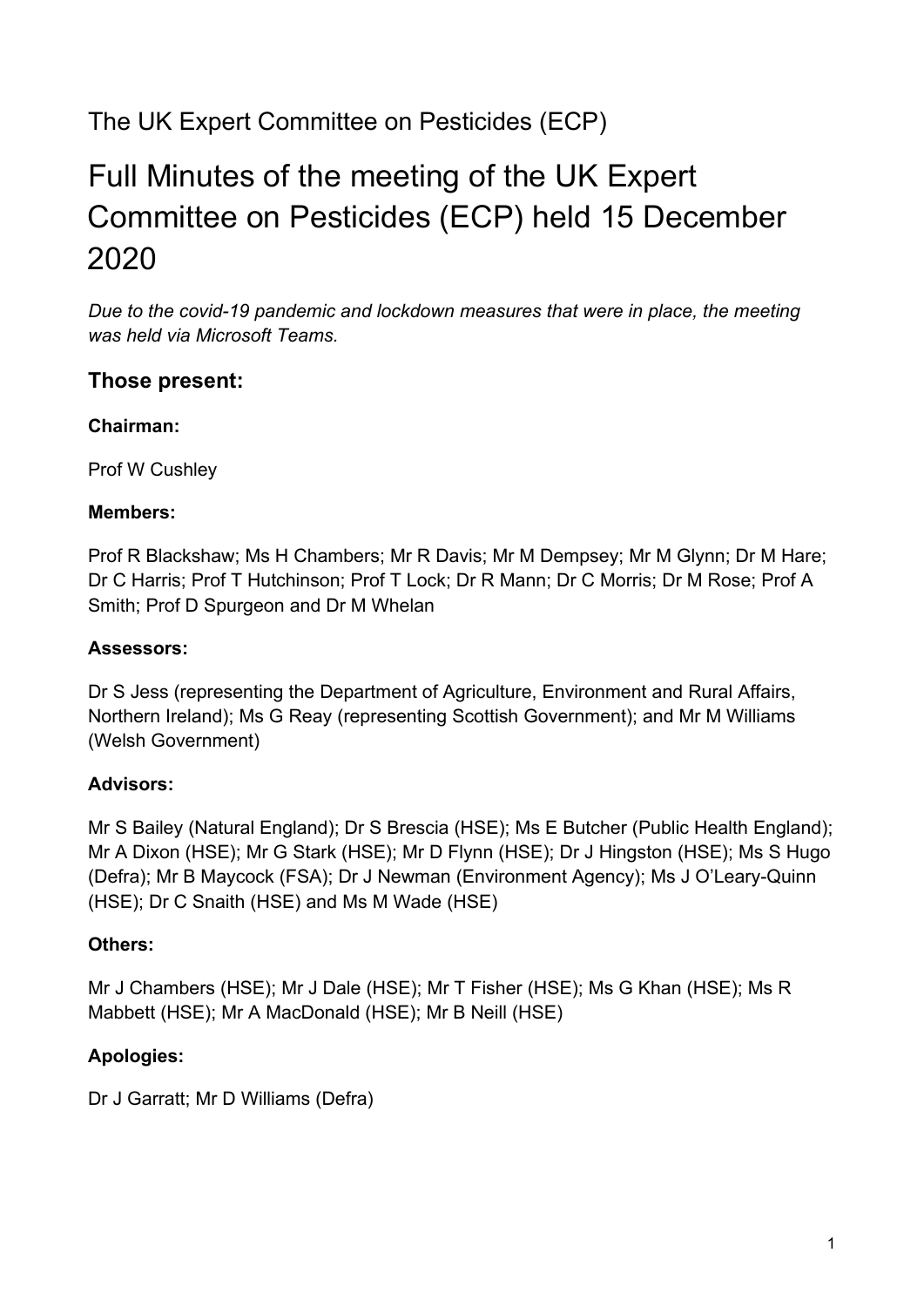### **Agenda Item 1: Introduction**

1.1 The Chair reminded the meeting of the confidentiality of the papers and their discussions. If Members believed that they had a commercial or financial interest in any of the items being discussed, they are required to declare their interest to the Chair and Secretariat prior to the meeting. They may then either be invited to absent themselves from the discussions; not participate and/or not be involved in any discussions and decision-making, unless invited to do so.

1.2 One Member identified potential conflicts of interest, but it was decided that they could remain and participate in discussion on the relevant agenda item.

### **Agenda Item 2: Full Minutes of the previous meeting [ECP 1 (40/2020)]**

2.1 The draft Full Minutes of the November 2020 meeting were agreed subject to minor amendments.

### **Agenda Item 3: Matters arising and Forward Business Plan [ECP 2 (40/2020)]**

3.1 The Secretariat provided an update on matters arising from previous meetings and invited Members to suggest any additions/amendments to the forward business plan which would be incorporated before the next meeting.

3.3 The Committee noted that due to the current circumstances, the January 2021 ECP Meeting will be held virtually.

### **Agenda item 4: Independent Scientific Advice: Cinmethylin**

4.1 Cinmethylin was first considered by the Committee in November 2020, where issues requiring Independent Scientific Advice were identified by HSE. Committee Members considered the questions put to them for cinmethylin and began to formulate their advice.

4.2 The Secretariat introduced a working draft of the Independent Scientific Advice for cinmethylin. Members formally approved the draft note as a true representation of the advice they provided. The advice note will be submitted to HSE.

4.3 The ECP discussed the refined process that was trialled for generating independent scientific advice for cinmethylin and noted:

- The new process worked well. The paperwork circulated before the meeting was clearer and allowed for a more focussed and in-depth discussion between HSE and ECP Members
- There is a need to review the process and identify lessons for improvement including consideration of mechanisms that will enable relevant Government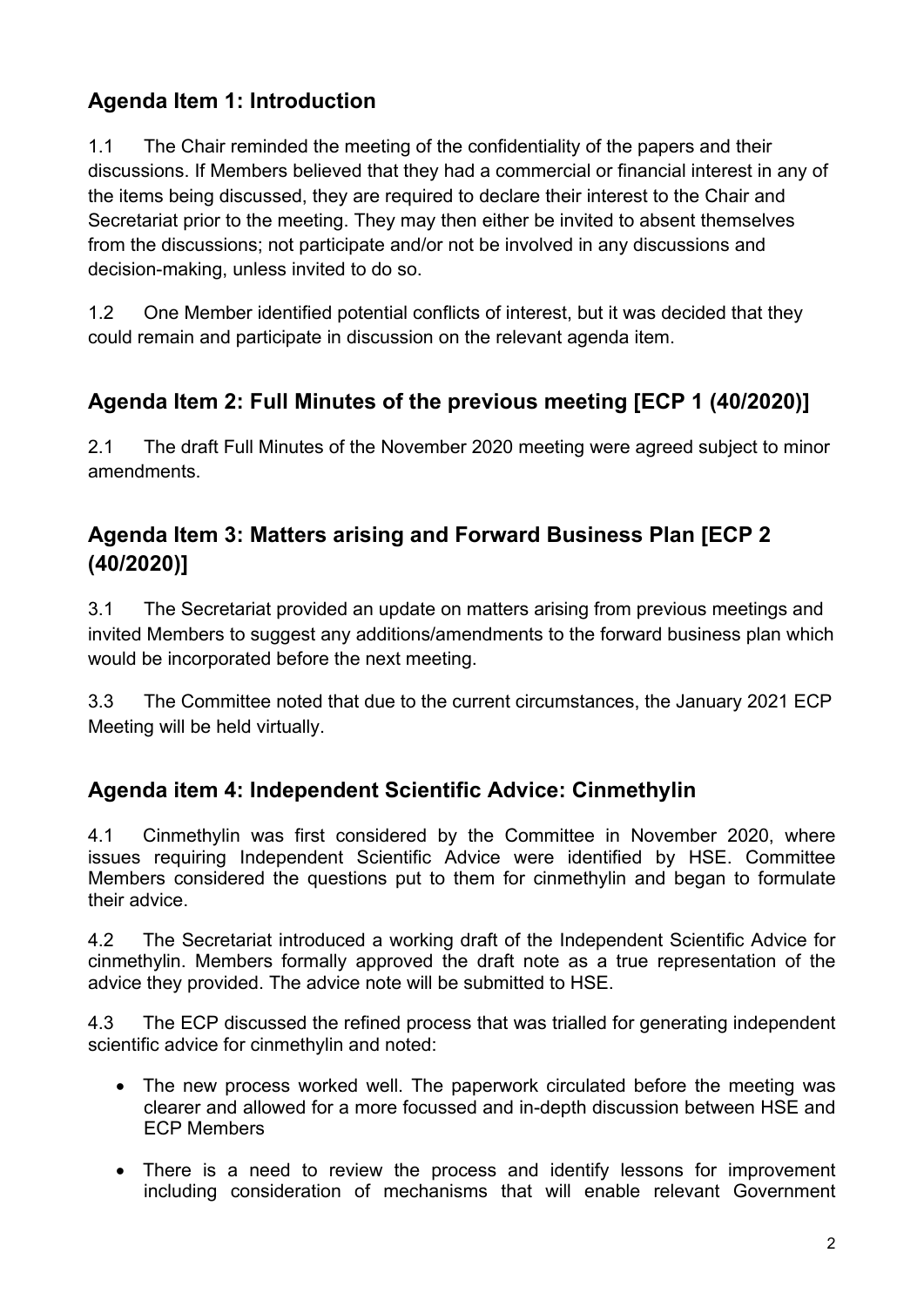departments and the Devolved Administrations to engage with HSE during development of the Draft Assessment Report and consideration of questions for Independent Scientific Advice.

• A considerable amount of work has been carried out by HSE, the Secretariat and Committee Members to ensure successful testing and demonstration of the process before the end of the transition period.

### **Agenda item 5: Emergency Authorisation: 'Basamid' on hardy ornamentals, baby leaf crops and protected lettuce [ECP 4 – 4-4 (40/2020)]**

5.1 The Government has received three applications for emergency authorisations for the use of 'Basamid' (contains dazomet) for use as a soil sterilant on forest nursery stock, lettuce and baby leaf crops

5.2 The active substance dazomet is approved but the product 'Basamid' was not reregistered due to concerns in multiple risk assessment areas and authorisation was withdrawn. The applicants have stated they are generating data and intend to submit a new application, so the data gaps are currently unaddressed except for residues.

- 5.3 The Committee was requested to provide advice on:
	- The proposed use against the target *Fusarium oxysporum* FOL4 (on lettuce); whilst there are alternatives, each has various limitations or unknowns regarding effectiveness. Does the Committee consider the submitted justification of need sufficient to demonstrate that it cannot be controlled by other reasonable means?
	- The effectiveness of the mitigation measures proposed by the applicant for operator, bystander and resident exposure. Are there any further restrictions or controls which could reduce the risk, in the event of a decision to grant the use?

5.4 The Committee were also asked for their opinion on whether the information provided by the applicant allows a view on the relative risks of a single application of this soil sterilant once every three years to control multiple targets, compared to the multiple applications of a range of other plant protection products suggested by the applicant to be reached.

- 5.5 The Committee noted HSE had concluded:
	- The product will be used UK-wide with a period of use from 15 March to 14 May 2021 (spring use) and 1 September to 30 October 2021 (autumn use).
	- The cases for need had been refused for all uses as there are alternatives available against the specified targets, although HSE have noted that there are more uncertainties over possible alternatives where *Fusarium oxysporum* FOL4 is concerned.
	- The risks to operators, workers, bystanders and residues are predicted to be unacceptable. It was not possible to determine how these risks could be mitigated.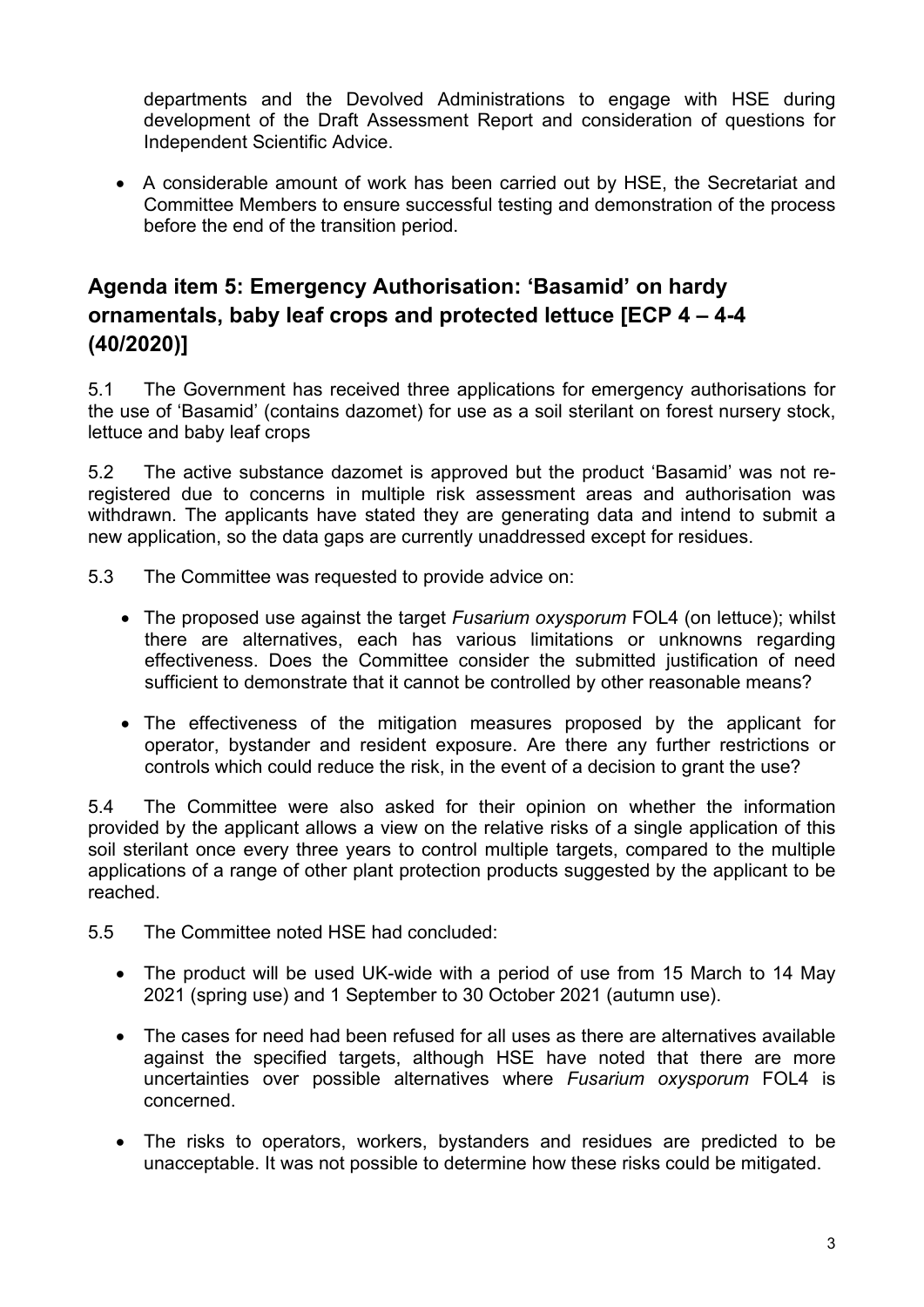The risks are acceptable for all organisms for autumn use for all crops in soil for cropping with a restriction that the treated area must be covered with a totally impermeable material for 16 weeks after treatment.

- The risks are not acceptable to aquatic organisms exposed to the product via drainflow for spring use with either a 7 or 10 week period of impermeable covering on treated soil.
- 5.6 The Committee noted that:
	- 'Basamid' has previously played an important role in forest nurseries, which are now anticipating significantly increased demand given current UK government tree planting targets and that alternative treatments were not viewed by operators as being as economic and/or delivering an equivalent degree of control.
	- The conclusion that there was no impact on soil dwelling organisms was counterintuitive since these include target pests. The designs of the two cited field studies are unlikely to be sufficiently robust to provide a clear outcome and if reviewed against current scientific knowledge might not support this conclusion.
	- The application made reference to testing soils to establish levels of infestation, but had not indicated how this could be used to limit and control the use of the product.

5.7 The Committee agreed with HSEs assessment of the lack of evidence of a case for need and assessment of risks. In consideration of the specific questions asked by HSE:

- Members noted that no evidence had been provided to support the case for need for 'Basamid'. Whilst there was evidence available to indicate that the pest required control, options for doing this by other reasonable means were available. ECP questioned whether it would ever be appropriate to grant an emergency use for an unauthorised product when authorised alternatives were available.
- Members noted the exposure to operators was from dust and there was the potential to limit operator exposure to this by re-formulating the product to make it less dusty and by use of closed transfer systems. However, reformulating the product would necessitate the generation/consideration of additional data and would not necessarily address risks to bystanders. It was also noted that closed transfer systems were not widely available for the use of this product.
- Members noted that the risks of using this soil sterilant would differ from those associated with using alternative control programmes and that if Government wished to determine what these were a methodology should be developed. Consequently, ECP noted that it was not possible to present the use and assessed risks sought under the emergency authorisation application as a less risky alternative to existing authorised uses of alternative products.

5.8 It was noted that the applicant had proposed using 'Basamid' in conjunction with alternative methods of control. The Committee advised that non-chemical alternatives could also adversely impact soil properties and functioning for significant periods of time.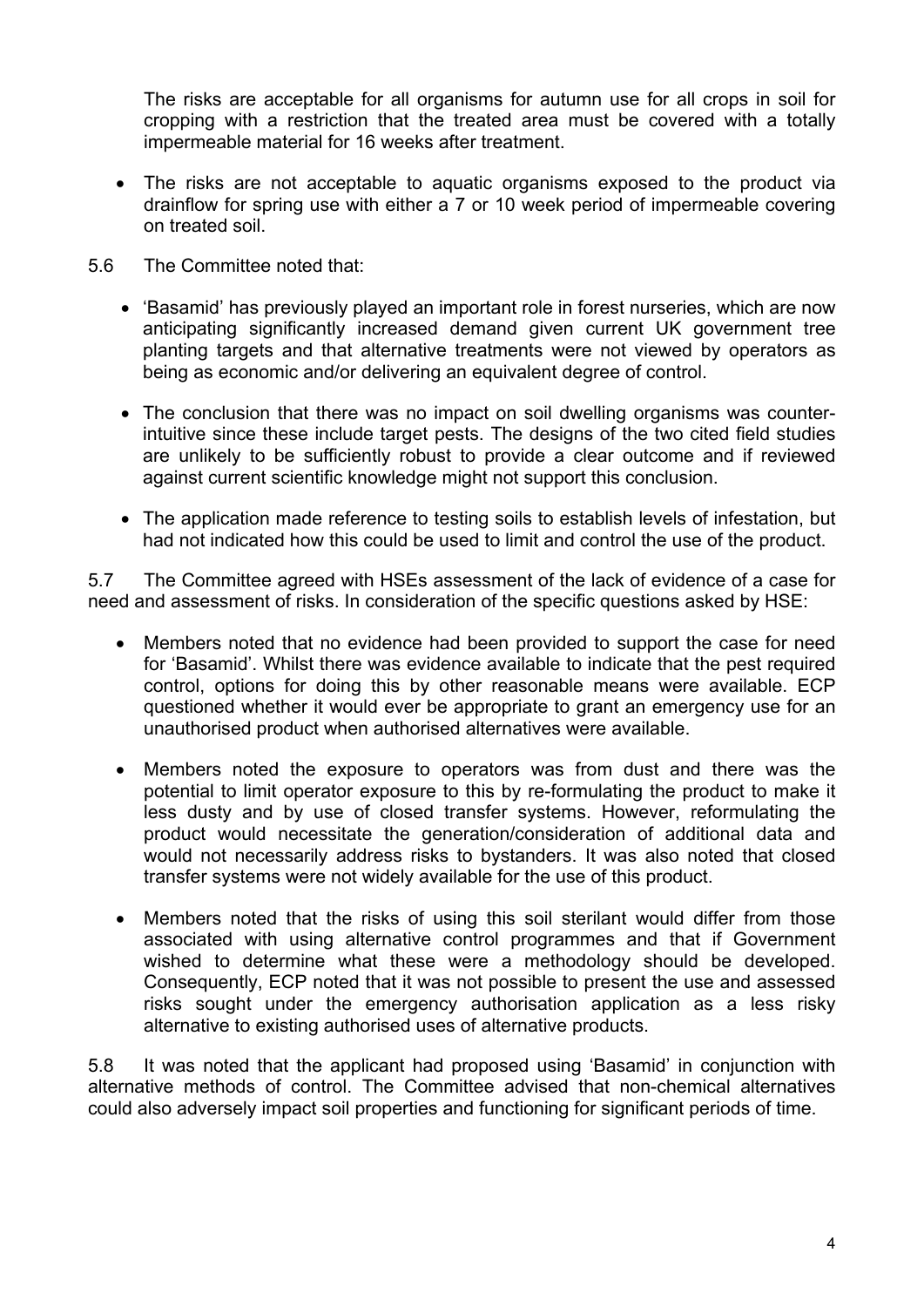### **Agenda item 6: Proposed prioritisation approach for referral of compounds into Environment Agency's monitoring programmes [ECP 5 (40/2020)]**

6.1 HSE presented a paper outlining a proposal for criteria to identify active substances as priority substances for inclusion in the Environment Agency's water monitoring programme.

6.2 Members agreed the criteria identified were sensible and welcomed the proposal as a good way forward. Members suggested:

- Investigating whether it was possible to develop additional criteria that identified chemicals that may not be easily removed in the drinking water treatment process.
- Developing thinking around criteria relating to scale of use and applications to particular crops in particular water catchments
- Investigating whether previously approved active substances should be screened using the criteria.
- That new actives will be included once authorised until the data shows it no longer needs to be included in the monitoring programme.
- Consideration be given to integrating biological information. It was noted that UKWIR data is now publically available, providing useful information on chemicals detected in water from a range of sources.
- Review the criteria around emergency authorisations, noting the limited period of time such products tended to be authorised for use.
- Reviewing the use of RAC values as a criterion, suggesting that an alternative may be to differentiate between target organisms.

### **Agenda item 7: Human Health Monitoring Data: Review [ECP 6 – 6-1 (40/2020) and ECP 7 – 7-1 (40/2020)]**

7.1 HSE introduced papers relating to findings in the: National Poisons Information Service (NPIS) pesticide exposure monitoring report for 2019-20; and Human Biomonitoring data and Human Health Enquiry and Incident Survey for 2018 and 2019.

- 7.2 Members noted:
	- the findings in the reports were similar to previous reports seen by the Committee and suggested that the authorisation regime was being sufficiently protective of human health.